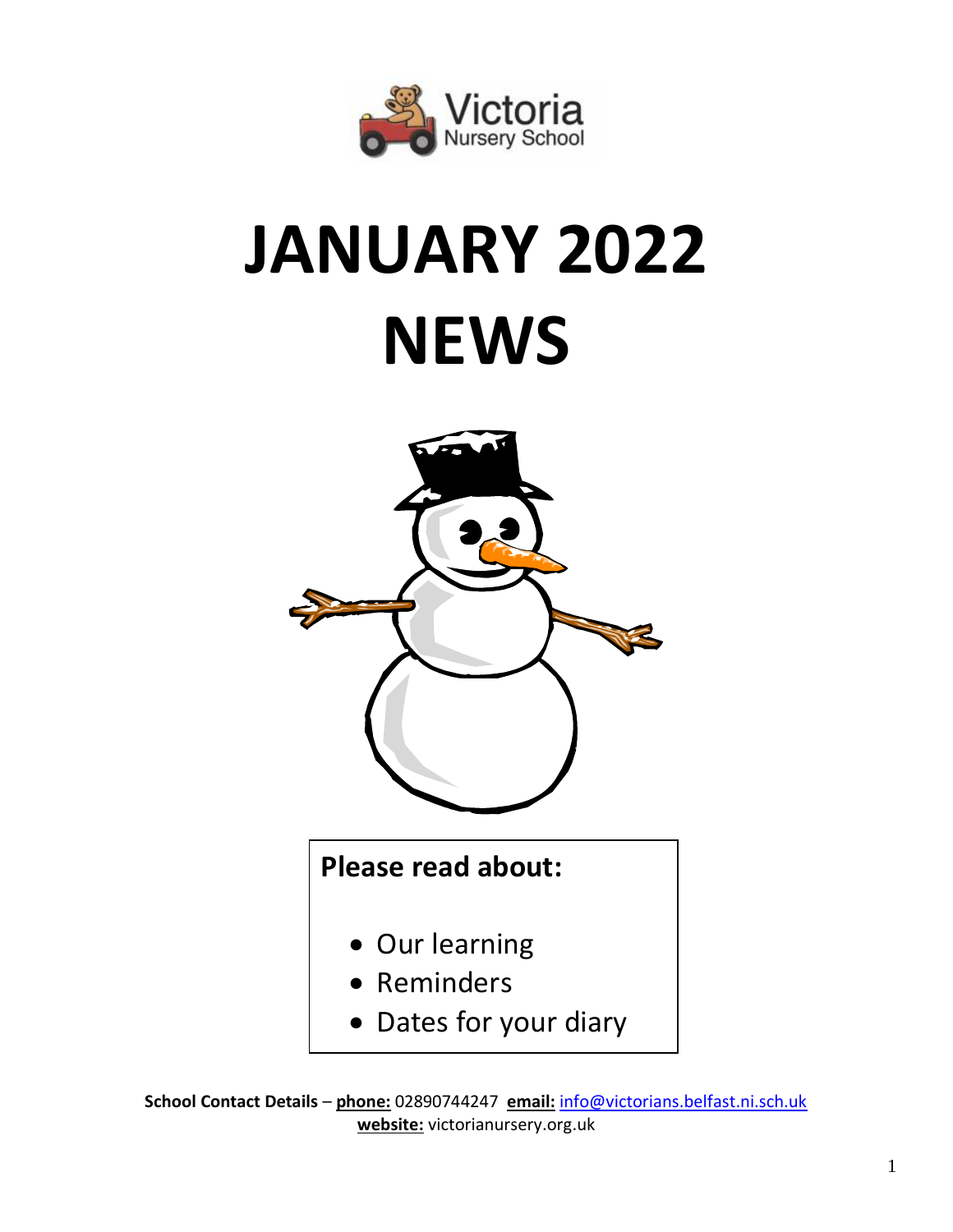## **Our Learning**

#### **COLOUR THEME: BLACK AND WHITE**

We will focus on Black and White, basing some of our art/craft activities on Black and White. Please encourage your child to discuss Black and White items at home.

#### **TOPIC: WINTER and BEARS**

We will be talking about the different types...polar, panda, brown and koala bears. We will discuss the habitat where they live, their eating habits and characteristics – fur, size, weight and claws.



**Please allow your child to bring a Teddy Bear for our 'Bear Theme Day' on Wednesday 19th January. The child's 'bear' or soft toy will be returned the same day.**

## **DAY / NIGHT**

We will be discussing darkness and light. The need for light to help us see. People who work at night: Doctors / Nurses, Fire Fighters, Train drivers and police.

Scientific experiences will be explored through use of torches to make shadows, reflections and light beams. We will use a light box in the classroom. We will freeze water and observe ice formations and crystals.

#### **MATHEMATICAL EXPERIENCES**

These will be related to our topics. Using relevant play materials there will be opportunities to count, match, order, compare and sequence.

We will be dressing dolls and bears using a variety of fasteners – zips, buttons, Velcro poppers and laces. **Do encourage your child to dress / undress also put on / off their own coat in order to practice these skills.**

We will discuss how we keep ourselves warm in winter and reinforce this with a display 'Clothes we wear in winter'. This will be connected to body parts i.e. we wear gloves...on our hands, we wear a hat...on our head and we wear a scarf...on our neck - warm – warmer – warmest – related to clothing.

We will discuss size relationships – big, bigger, biggest and small, smaller, smallest and set up the home corner as the 3 bears house to reinforce these mathematical concepts.

## **COOKING ACTIVITIES**

We will make snow scene biscuits using white icing and decorative sprinkles. We will also be chopping a selection of vegetables such as mushrooms, carrots, cabbage, parsnips, cauliflowers and potato. We will make and taste porridge on the Teddy Bears' theme day.

## **DEVELOPMENT OF PLAY**

We are encouraging concentration in play, persistence and perseverance with chosen activities i.e. puzzles. We aim to encourage exploration in our planned activities.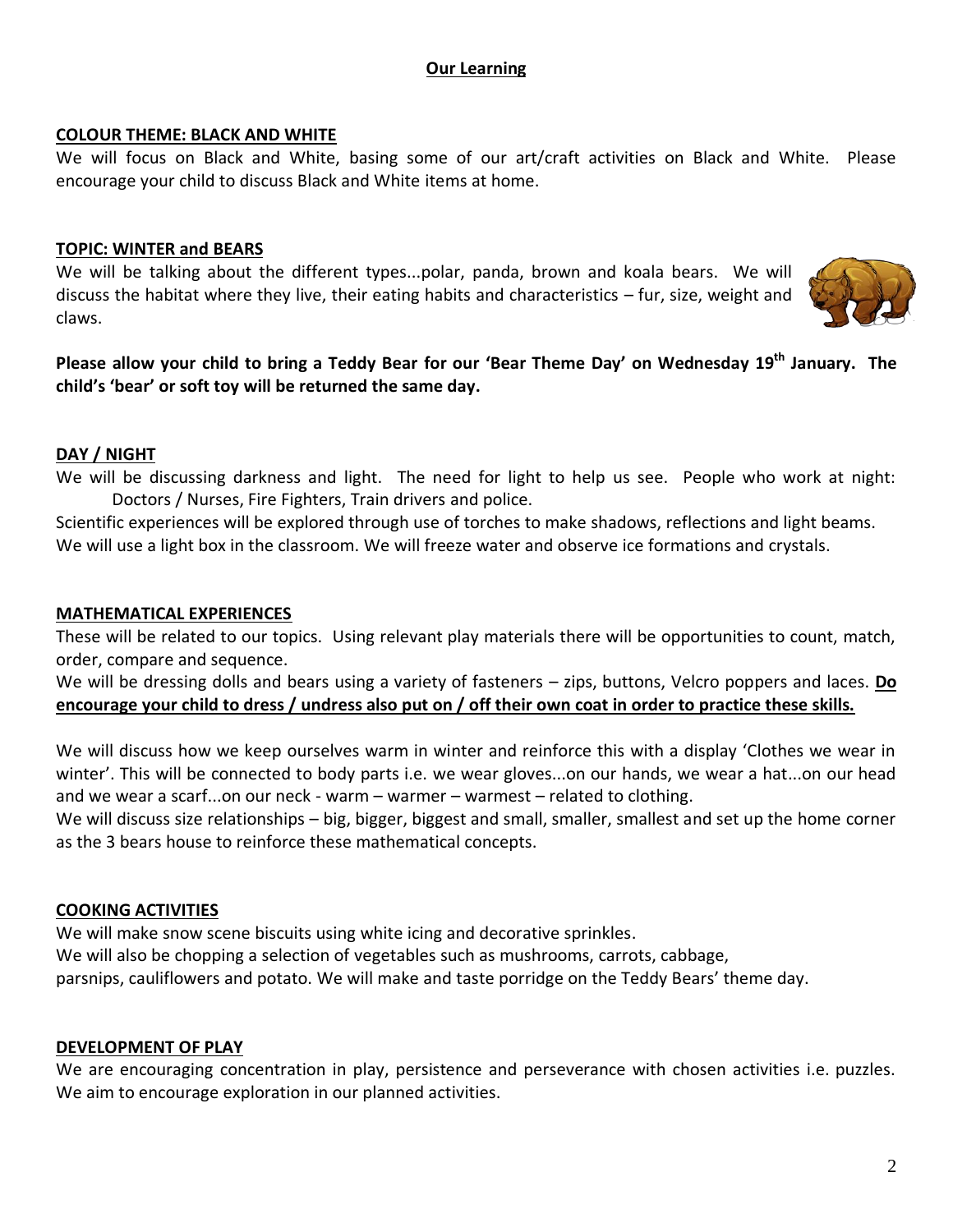You can help at home through helping at daily chores by observing, questioning and experimenting together whilst engaging in activities i.e. washing dishes, cooking activities etc. Encourage Questions e.g. Looking carefully...what can you see?

> What is that for...? How does it work...? What happens if...?

# **SONGS / RHYMES / STORIES**

Our songs/rhymes/stories continue to be related to our themes. Please check our home learning section on our website for links to songs and rhymes and other learning.

## **ECO NEWS SECTION**



**NATURE**

During January we will be discussing nocturnal animals – badgers, owls, bats. We will be talking about 'Animals in winter', exploring the ways in which different animals adapt to wintry conditions. We will observe wintry weather – frost patterns within our nursery grounds.

We will discuss care of animals during winter and the importance of feeding birds during cold weather. We will observe and identify different breeds i.e. robin, thrush, blackbird, pigeon and name features – beak, tail, feathers and wings.

We will also discuss and collect ingredients to make a 'bird' cake which will provide food for our garden birds in winter. We will continue to feed the birds each day at our bird table in the garden, so please encourage your child to do so in your garden.



We will observe the daffodil bulbs we planted during autumn.

## **HOME LEARNING**

Our website has many ideas and activities for you to extend your child's learning at home. Please click on [https://www.victorianursery.org.uk/home-learning/.](https://www.victorianursery.org.uk/home-learning/)

Every two weeks your child will be given a 'Lending Library Bag' to enhance our promotion of Language and Literacy in the curriculum. The bags will be distributed on Thursday afternoons and should be returned the following Wednesday morning; this will give you ample time to share the books over the week. Each bag will contain 5 books and a plastic folder with photographs of the books to help you to collate them for their return to school.

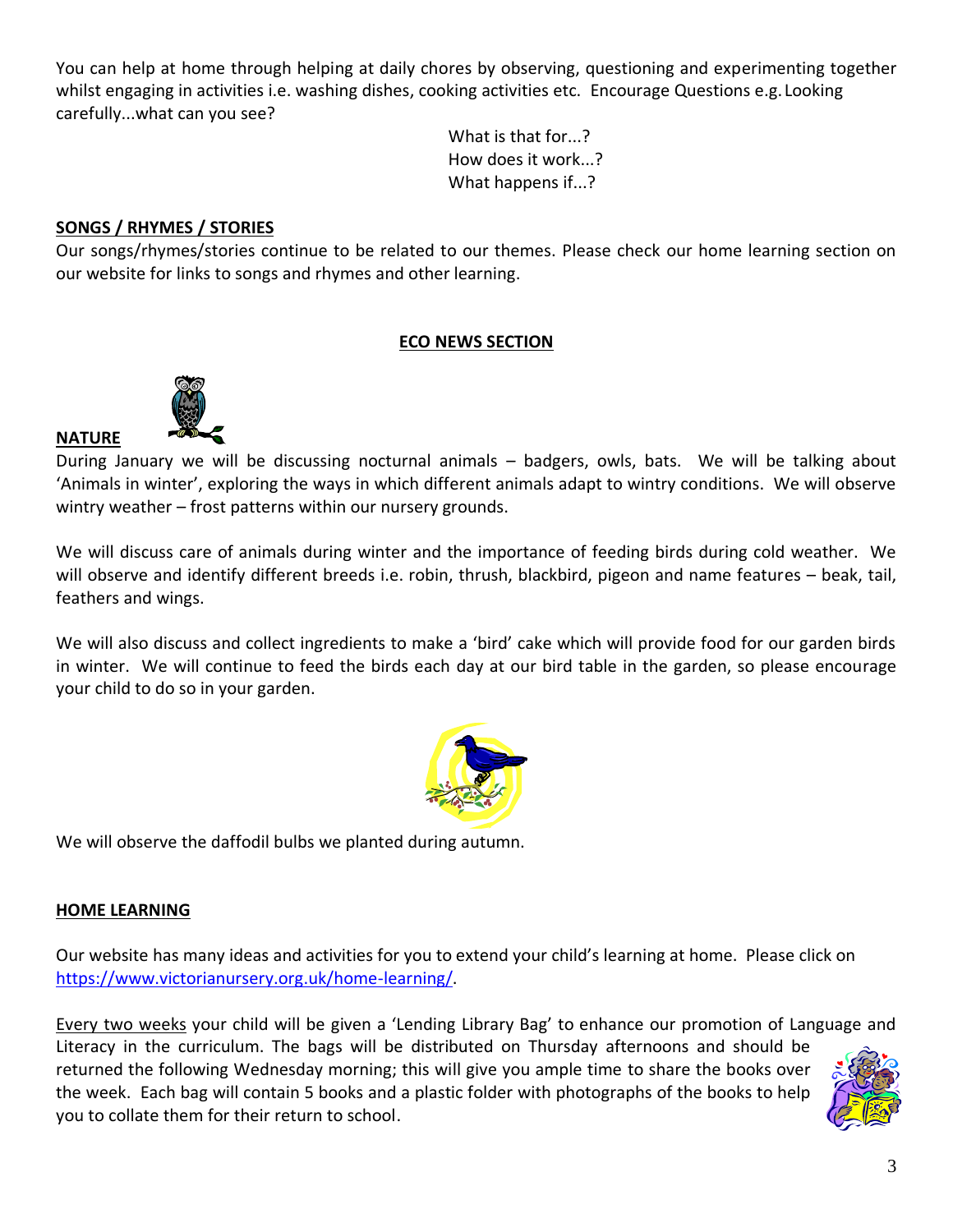Our electronic devices lending scheme will begin this term. Children will be given an electronic device for a weekend once a month to extend learning.

## **REMINDERS**



## **NURSERY ENROLEMENT FOR SEPTEMBER 2022**

The application process will be available on the Education Authority Website **[www.eani.org.uk/admissions](http://www.eani.org.uk/admissions)**

The application procedure opens on 10 January 2022 at 12noon and should be submitted by the closing date of 28 January 2022 at 12noon. Children should be born between 2 July 2018 and 1 July 2019 i.e. aged 3 on or before the 1<sup>st</sup> July 2019. However, from time to time we have some vacancies for underage children/ summer birthday children – an application form for these age groups must be submitted.

Information:<https://www.victorianursery.org.uk/parents/admissions-and-induction/>

NOTE: It is the responsibility of parents of current under-aged children to access an online form for next academic year to secure a place.

## **YEAR 1 ENROLEMENT FOR SEPTEMBER 2022**

The application process will be available on the Education Authority Website -**[www.eani.org.uk/admissions](http://www.eani.org.uk/admissions)**  The application procedure opens on 10 January 2022 at 12noon until the closing date of 28 January 2022 at 12noon. Children should be aged 4 on or before the  $1<sup>st</sup>$  July 2019.

Over the last few years our pupils have transferred to various schools including St Patricks PS, Holy Family PS, Cliftonville PS, Sacred Heart PS, Mercy PS, Our Lady of Lourdes PS (Park Lodge), St Therese of Lisieux PS, Cavehill PS, St Michaels PS and St Brides PS.

## **HAND WASH/ TISSUES/ BABY WIPES OR ANTIBATERIAL WIPES**

Please can you provide a box of tissues, hand wash and antibacterial wipes for use next term. We will collect these items from the 1<sup>st</sup> day of the new term Wednesday 5<sup>th</sup> January 2021<u>.</u> Many thanks.

## **SCHOOL CHANGING BAGS**

Please make sure you have a change of clothing in your child's bag which hangs on his / her hook in the children's bathroom. Do label your child's sweatshirt/ own coat clearly please.

## **CHANGE OF ADDRESS OR PHONE NUMBER**

Have you or the person to contact in an emergency, changed address or phone number? If so please let us know immediately in case of an emergency. If you are unsure of the numbers you have given us, please feel free to check these out with us.

## **DATES FOR YOUR DIARY**

**Wednesday 19thJanuary 2022**



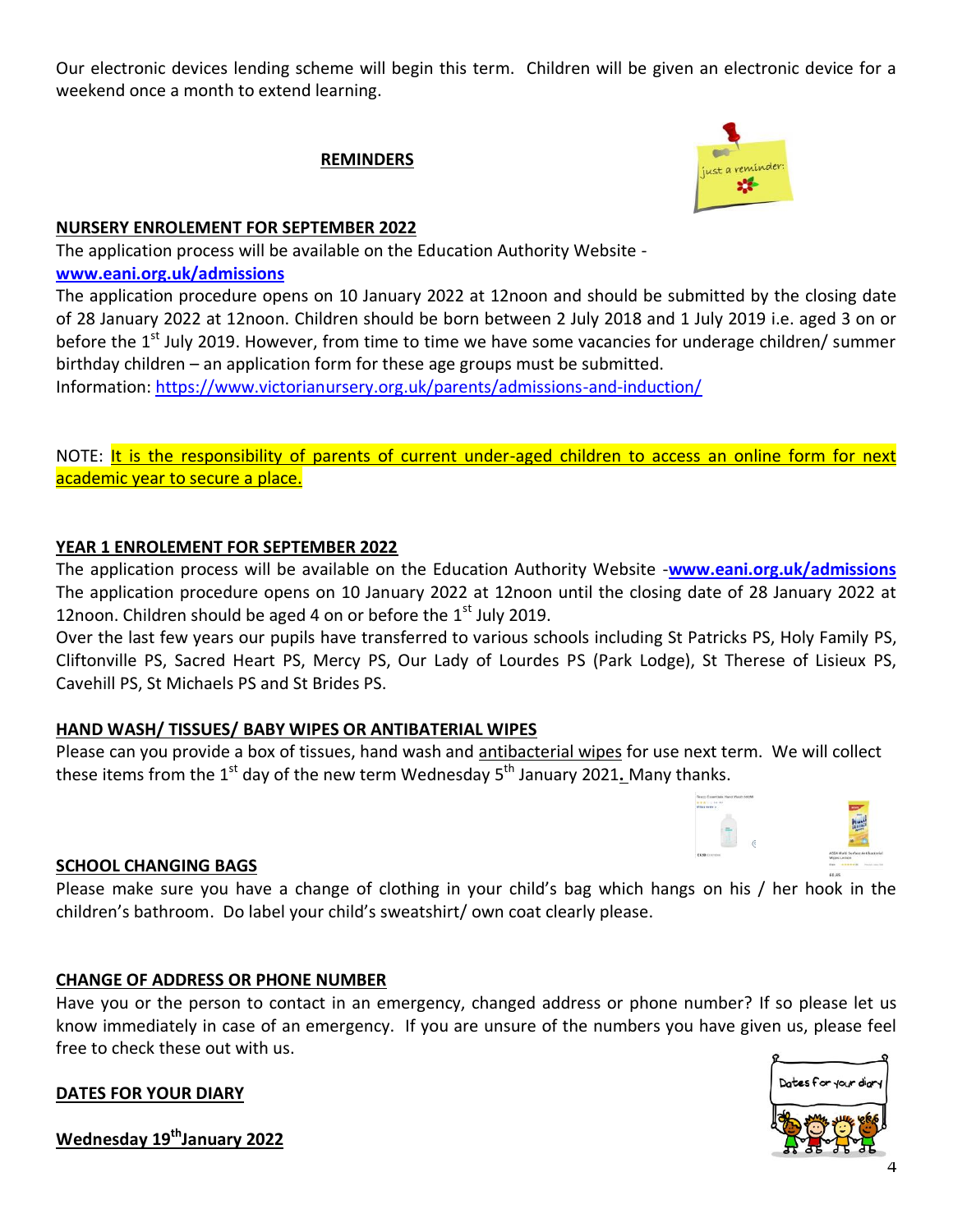Bear Theme Day – all treats will be provided, children should bring 'Teddy Bear' or soft toy on the day to join in our fun activities.



## **February Mid-Term Holiday**

School will be closed for children for 1 week – from Monday 14<sup>th</sup> February until Friday 18<sup>th</sup> February and reopen on Monday 21<sup>st</sup> February at the usual time.

## **COVID -19 SCHOOL INFORMATION**

## **ARRIVAL/ COLLECTION OF CHILDREN**

Thank you for keeping your child at home when they are unwell. When children are well in school they thrive and have a successful day. Unfortunately there is often an increase in respiratory viruses' and vomiting and diarrhoea bugs this term. We wish to remind parents that children should not return to school before they have fully recovered.

If your child has COVID symptoms your child should NOT come to school. Please follow PHA guidelines which encourage children to get a PCR test.

It is everyone's responsibility in our school community to protect our children, staff and families.

In the case of vomiting and diarrhoea – only when full sleeping and eating patterns have been re-established and your child is in good form. In the case of any vomiting and diarrhoea *– 48 hours must have elapsed AFTER the last episode of diarrhoea* before any child may safely return to school. For example, if your child had diarrhoea on Tuesday evening they should not return to school until Friday morning.

Reminders –

- 1. Face coverings should be worn by all adults entering our school grounds.
- 2. Staggered start from 9am to 9.30am.
- 3. On arrival stand on the red cones 2m apart. Hold your child's hand and do not let them play on equipment in the playground.
- 4. ONLY ONE family should be in the covered veranda area at a time.
- 5. Help your child to hang up their coat and to wash their hands at the sink (only family should be at the sink at a time).
- 6. When you are leaving after arrival walk please around the slide and down the side of the tunnel to avoid congestion.
- 7. Please collect your child on time. Staggered pick up is between 1.15pm 1.25pm. There is no supervision available after 1.30pm.

## **OTHER SCHOOL COVID RESPONSES:**

#### **Parent Communication**